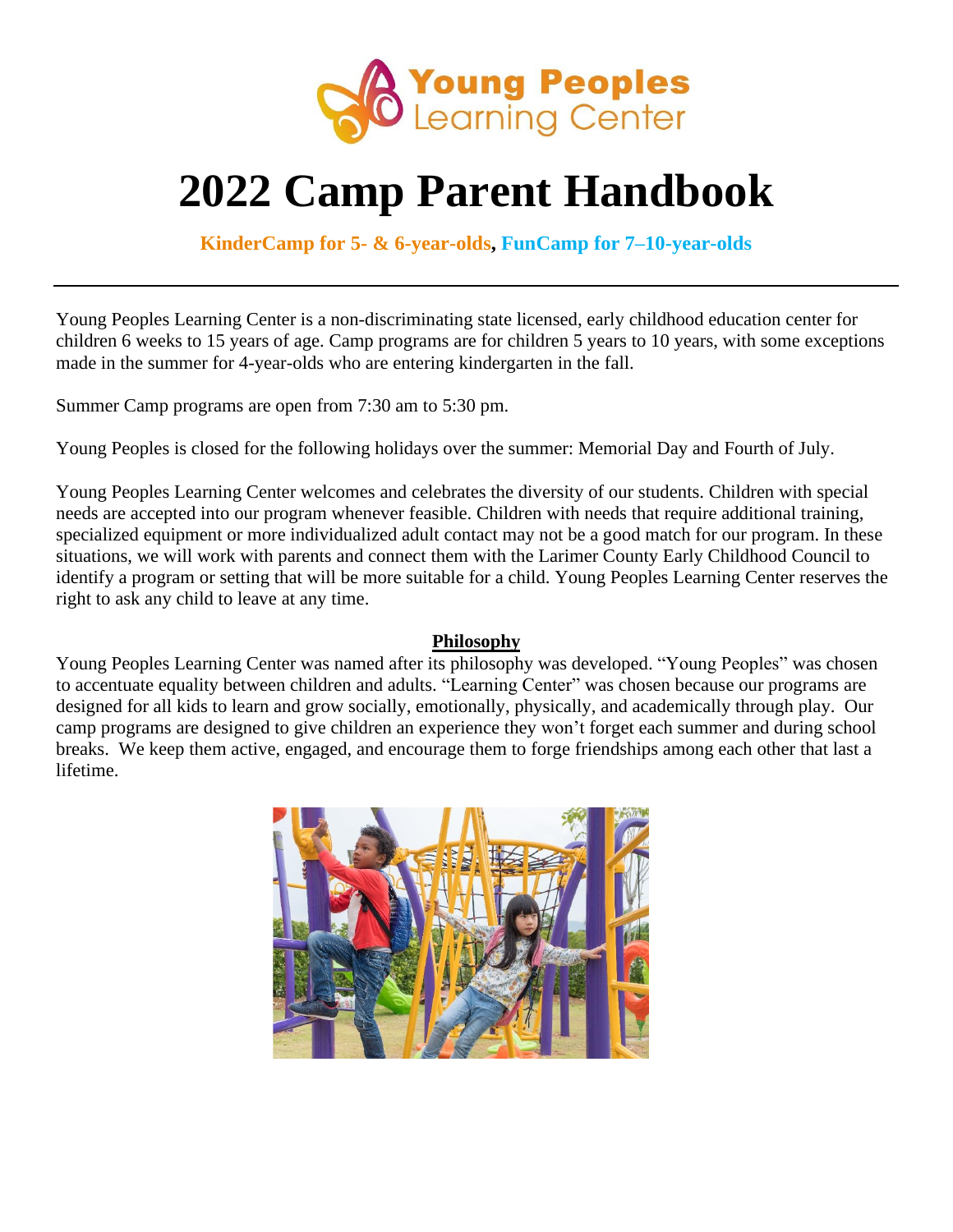**KinderCamp for 5- & 6-year-olds FunCamp for 7–10-year-olds**



### **A day in the life of a camper:**

| <b>KinderCamp</b>                                                                                                                                                                                                                                                                                                                                             | <b>FunCamp</b>                                                                                                                                                                                                                                                                                                                                     |
|---------------------------------------------------------------------------------------------------------------------------------------------------------------------------------------------------------------------------------------------------------------------------------------------------------------------------------------------------------------|----------------------------------------------------------------------------------------------------------------------------------------------------------------------------------------------------------------------------------------------------------------------------------------------------------------------------------------------------|
| Drop off between 7:30 and 9:00 am @ Ridgeview<br><b>Classical School</b> – Play on the playground or in the<br>gym<br>Morning snack (from your lunch box) in classroom<br>at 8:45 am. Morning snack is also the time we tend<br>to meet with campers to go over the expectations of<br>the day $-$ it's a good idea to have your camper here at<br>this time! | Drop off between 7:30 and 9:00 am -Play outside<br>at Ridgeview Classical School. FunCampers meet on<br>the playground. Morning snack (from your lunch<br>box) at 8:45 am. Morning snack is also the time we<br>tend to meet with campers to go over the<br>expectations of the day $-$ it's a good idea to have<br>your camper here at this time! |
| 9:00 - Leave for morning activity. Keep track of<br>where we are going using the specific calendar. Most<br>of these activities take place around town at different<br>parks.                                                                                                                                                                                 | 9:00 – Leave for our first activity – This is usually<br>an activity in a park or natural area $-$ a game or an art<br>project, but sometimes field trips are in the morning,<br>so check the weekly calendar.                                                                                                                                     |
| 12:00 – LUNCH TIME – We will eat lunch at the<br>park where we have been doing our morning activity,<br>or might move to another park if we are ready to<br>pack up. Check the weekly calendar.                                                                                                                                                               | 11:00 - Leave to lunch – we typically find a park<br>with a really cool playground so that we can eat our<br>sack lunches and play!                                                                                                                                                                                                                |
| 12:30 – Leave for afternoon field trip or start<br>onsite activity – Check the weekly calendar for<br>specific location for each afternoon's activities.<br>Outdoor ukelele class, water play, outdoor karate<br>class, movie in our own theater space, bouncy<br>castles, and more!                                                                          | 12:30 – Leave for our afternoon field trip– Check<br>the weekly schedule - Karate class, Laser tag,<br>bowling, roller skating, miniature golf, movies in our<br>own theater space, and more activities we feel we can<br>provide safely to all kids.                                                                                              |
| 3:30 – Return to Ridgeview for a short rest time,<br>play outside, and to wrap up the day.                                                                                                                                                                                                                                                                    | 4:30 – Return to Ridgeview for afternoon snack.<br>On Wednesdays, return will be closer to 5:15-5:30                                                                                                                                                                                                                                               |
| $3:30 - 5:30 - Pick Up Time, play on the playground$<br>or in the gym.                                                                                                                                                                                                                                                                                        | $4:30 - 5:30 - Pick-up Time$ , play on the playground<br>at Ridgeview.                                                                                                                                                                                                                                                                             |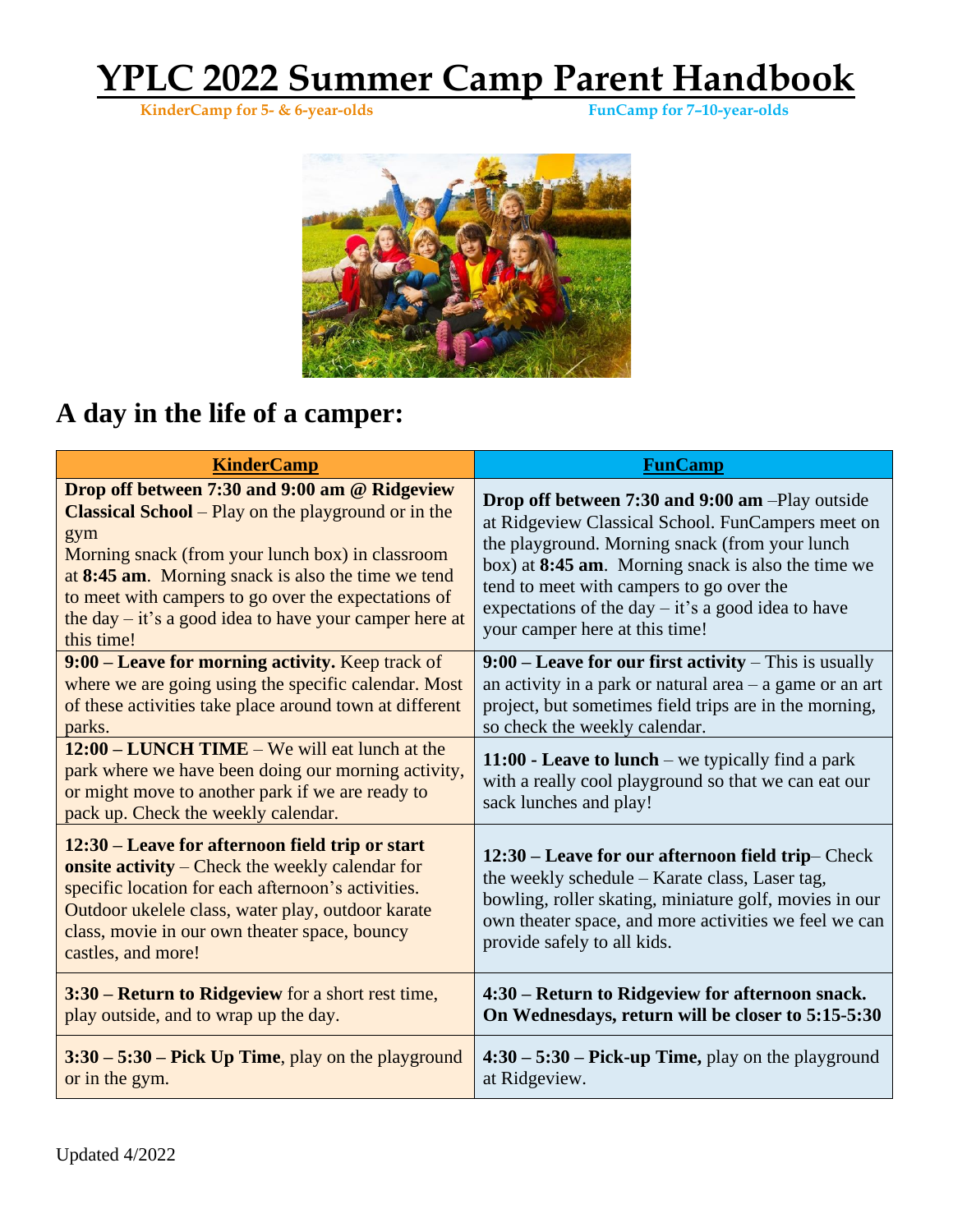**KinderCamp** for 5- & 6-year-olds



### **EVERYDAY FOR CAMP –** BRING **B. L. I. S. S.** IN A BACKPACK

#### **B**ottle (of water)

Kids NEED to be hydrated every day. The first day a child does not have their water bottle, we will provide them a camp water bottle. After that, children will be provided with a single use water bottle  $\bigodot$  and charged \$1 each time.

#### **L**unch

Be sure to pack LOTS of good food – protein, protein, protein, vegetables,

o Masks are required at the but we will notify you (o Masks are will notify your<br>time, but we will notify your<br>immediately if that changes!

vegetables, fruits, fruits….if you are sending perishable items, you will need to be sure there is an ice pack AND be sure your lunch is in an insulated lunch box. We do not have the ability heat up lunches while we are out and about. Unlike other programs, we do not require lunches to be nut free, but children will NOT be allowed to share lunches. Please help us emphasize the importance of this with your campers. No Masks are required at this

#### **I**ncluding 2 snacks

We are moving ALL day long. Please be sure that your child has enough food to have two GOOD size snacks each day so they can be fully ready for all that we do!

**S**unscreen

Children are required to wear sunscreen all day every day. We highly encourage daily bath times to at least rinse these chemicals off of children's skin each day. We expect that children are arriving to camp with their first round of sunscreen already applied. We will apply sunscreen every 2 hours unless we are inside for our activity. The only time a child may be exempt from this policy is if they are wearing full length sleeves, long pants, a sun hat AND sunglasses. Parents must supply sunscreen in a child's backpack each day.

In all camps this year, children will be supervised putting on their own sunscreen and staff will only step in to help if it seems children cannot appropriately apply it or if they are asked.

Children should have the first round of sunscreen applied before they arrive each day. Sunscreen will be reapplied every 2 hours when children are spending time in the sun. Parents will be notified to come pick up any child who is unwilling to follow sunscreen practices.

#### **S**ocks

There are many activities where socks might be necessary – Bowling, Jump-In, etc. If the weather takes a turn we might end up at one of these places and it is always good to have a pair of socks with you! Additionally, mud, holes, and other circumstances sometimes make a new pair of socks the solution to the day – and they don't take up much space!

#### **CHECK BEFORE YOU PACK:**

**What is the weather like today?** Are extra layers or special gear necessary?

**What is on the calendar/schedule of activities for the campers today?** Do you need a swimsuit and goggles or maybe sneakers instead of flip flops?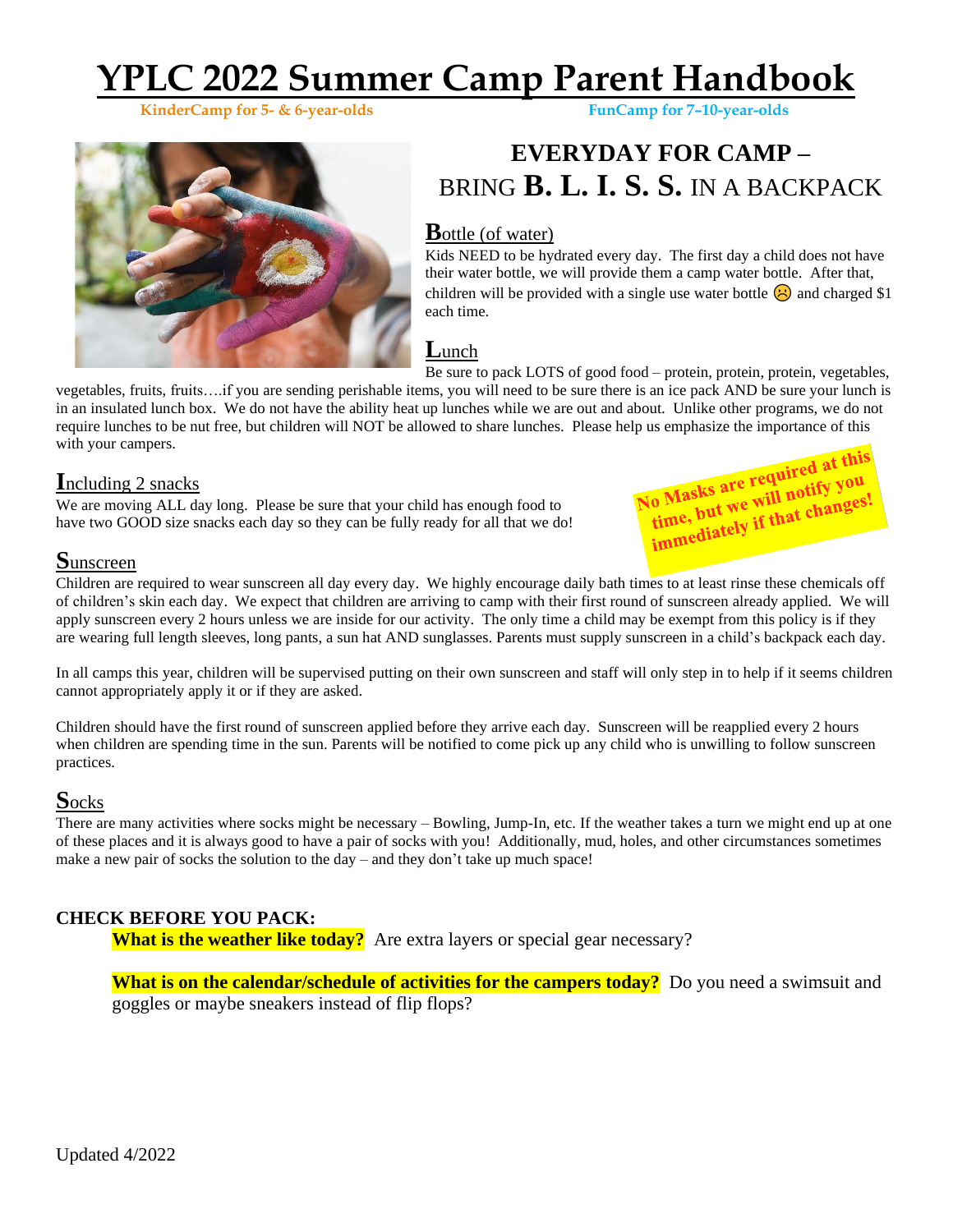**KinderCamp** for 5- & 6-year-olds

### **Important Links 2022**

**General Camp Information: Error! Hyperlink reference not valid. Check your bill:** [www.MyProcare.com](http://www.myprocare.com/)

### **Important Contact Information 2022**



| <b>Administration</b>                      |                                   |                          |  |  |  |
|--------------------------------------------|-----------------------------------|--------------------------|--|--|--|
| Dennis Griffith                            | 970-566-0058<br>DJofC51@gmail.com |                          |  |  |  |
| AJ & Jordie Griffith                       | 970-402-8138                      | Admin@youngpeoplesLC.com |  |  |  |
| Plum Street School - Administration Office |                                   |                          |  |  |  |
| 209 E. Plum Street                         | 970-482-1212                      | info@youngpeopleslc.com  |  |  |  |
| <b>Billing concerns or questions</b>       |                                   |                          |  |  |  |
| Liz Hahn                                   | 970-482-1212                      | Liz@youngpeoplesLC.com   |  |  |  |

| <b>Camp Contacts</b> |  |  |
|----------------------|--|--|
|                      |  |  |

*Call or text camps for immediate needs, location of kids or other questions during camp hours* **All camps start and end their day at**

#### **Ridgeview Classical School – 1800 S. Lemay Avenue**

| <b>KinderCamp</b> |              |                          |  |  |  |
|-------------------|--------------|--------------------------|--|--|--|
| Shawna & Rebecca  | 970-402-4765 | megan@youngpeoplesLC.com |  |  |  |
| <b>FunCamp</b>    |              |                          |  |  |  |
| Megan & Jason     | 970-310-5535 | Megan@youngpeoplesLC.com |  |  |  |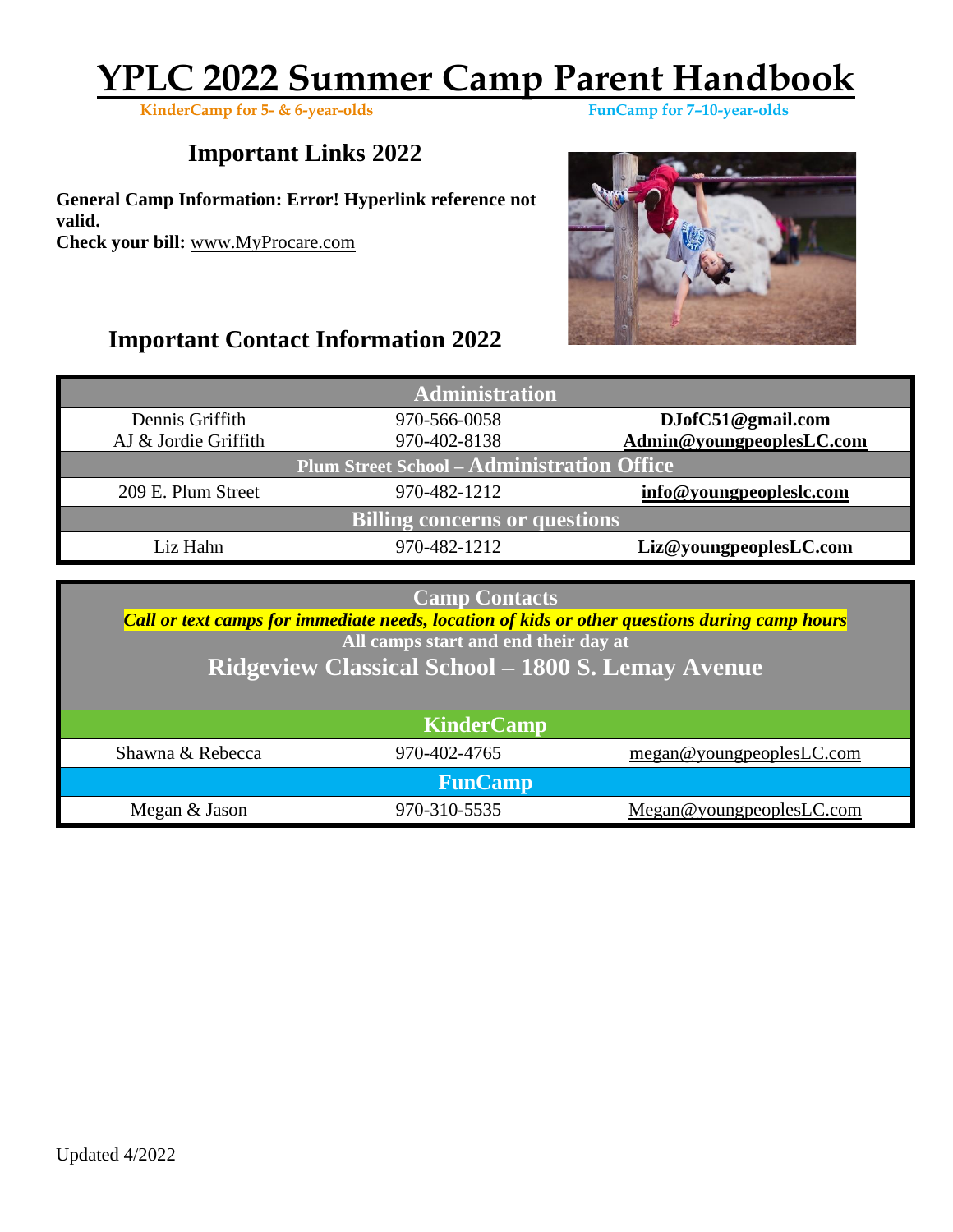**KinderCamp** for 5- & 6-year-olds

#### **Drop Off and Pick Up**

Camp drop off and pick up for May 26 through June 3 will be at our Flipside location (Vinevard Church, 1137 Riverside Avenue). As of June 6<sup>th</sup> and for the remainder of the summer, drop off and pick up will **be at Ridgeview Classical School (1800 S. Lemay Avenue).**

Camps leave promptly for their activities at 9 am each day. If you arrive after 9 am, you will be turned away for the day, but you will still be charged. KinderCamp returns at 3:30 pm each day and FunCamp returns at 4:30 each day, unless otherwise posted on the calendar.

If you are sending someone to pick up your child who is on your authorized pick up list, they must present a photo ID. If you are sending some to pick up your child who is not on your authorized pick up list, you must contact a camp director or your child's camp counselors with that information and the person must present a photo ID. If someone arrives to pick up a child other than a parent or a "regular" authorized pick-up person and YPLC has not been notified of a change, YPLC will contact the parent before allowing the child to leave with that individual, even if that person is on the authorized pick up list.

Any parent who has not arrived for pick up by 5:30 will be charged a late fee of \$1 per minute per child, which must be paid in cash to the staff who has to stay late with your child(ren). Staff will begin attempting to contact parents as at 5:30pm if children have not yet been picked up. If parents cannot be reached, we will attempt to contact your "emergency contacts." If a staff member is unable to locate a parent or emergency contact by one hour after closing, we will contact the Department of Human Services.

Any child experiencing illness symptoms will not be allowed to attend camp, and we will follow state "return to learn" guidelines for return to camp programs.

#### **Excessive Heat and other Weather-Related Issues**

We spend a majority of our day outside. This is usually a GREAT thing in Colorado and we rarely have to make changes. However, if we do experience inclement weather and our planned activity is outside, we will attempt to switch it for an inside activity scheduled for that same week. We will notify parents via email and the preschool center of any schedule changes. If the weather is excessively hot or air quality is poor and our activity is planned for outside, we will follow the same procedures.

If an indoor field trip location is not available, all campers will return to Ridgeview.

#### **Parent Chaperones**

If you would like to be a chaperone on a field trip with your child please talk to your child's counselors. We love when parents can get involved, we just need to know ahead of time so we can prepare you with the necessary guidance to be a chaperone.

#### **Registration & Financial Policies**

All registration for camp programs must be done online. All online forms must be signed before your child's first day of camp and Young Peoples must receive a copy of your child's immunization records. If you need help with the online registration, please call or email Megan [\(megan@youngpeoplesLC.com,](mailto:megan@youngpeoplesLC.com) 970-310-5535)

KinderCamp costs \$57 per day or \$260 per week per camper if you sign up for the entire week. FunCamp costs \$62 per day (\$72 on Wednesdays for big field trips), or \$285 per week per camper if you sign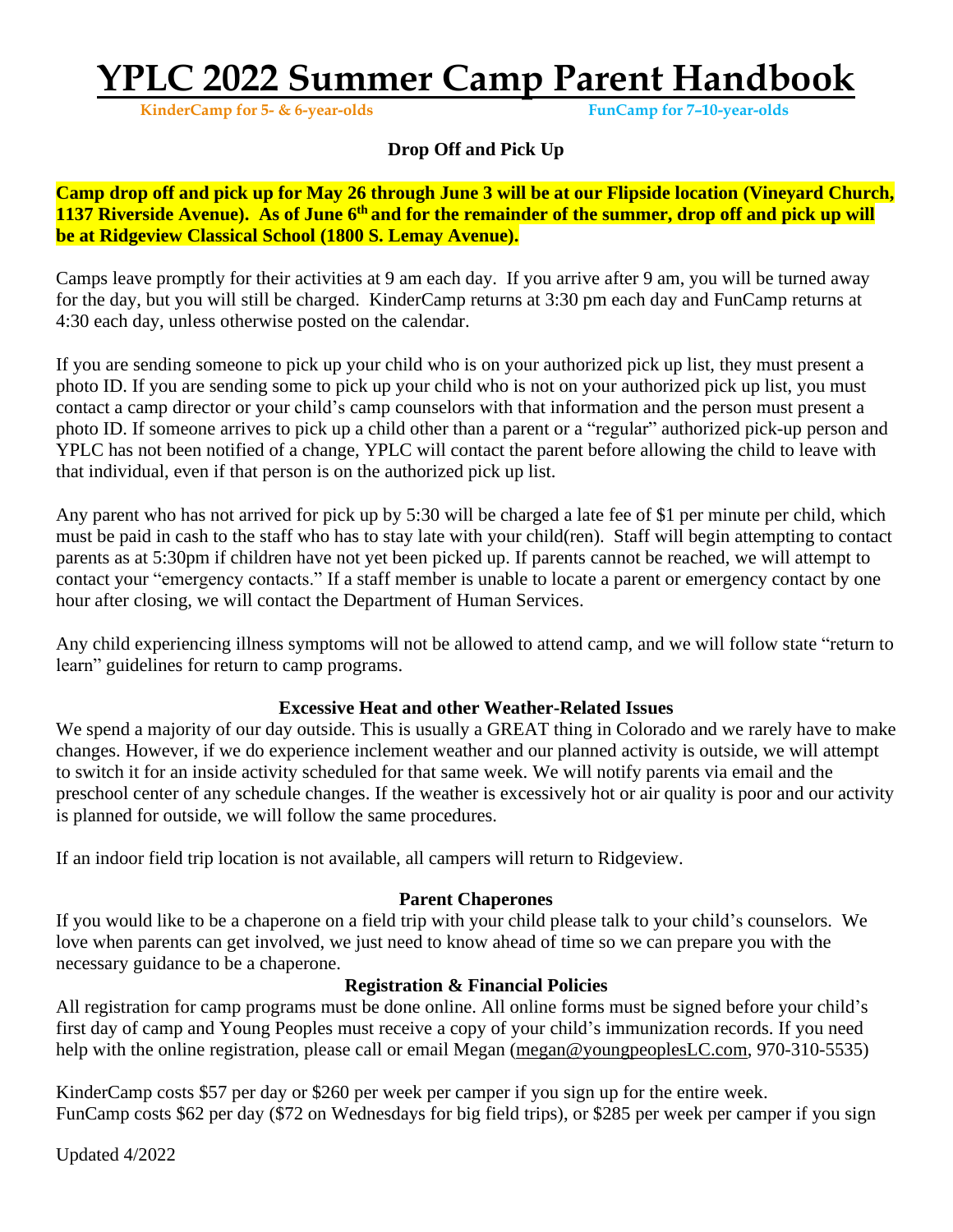**KinderCamp** for 5- & 6-year-olds

up for the entire week.

Registration for camp will close on Friday May 20 at 5pm. After that time, you will be financially accountable for all days you have registered for. Until that point, you may make changes to your child's registration either online, or by email to [Megan@youngpeoplesLC.com.](mailto:Megan@youngpeoplesLC.com)

Once you have registered for a day, you are obligated to pay for that day. You may remove your child from the program at any time but will be financially responsible for a 2 weeks' notice. You may add days at any time by notifying Megan, however we cannot guarantee space available after May 20<sup>th</sup>. If we have the space available, your child will be added to that day and you will be charged.

We will be requiring a payment method on file for all families, even if you intend to pay by check, cash or money order. If you are a private pay family and you choose to pay by credit card, you will be charged an additional 3% credit card fee. You may pay by cash, check or autopay from a bank account for no additional charge. If you set up automatic payments your payments will be pulled every Friday. If you choose to pay by cash, check or money order, you must bring your weekly/monthly payment to 209 E. Plum Street (as there is no where to safely keep money at Ridgeview). To set up autopay, please notify Liz at [Liz@youngpeoplesLC.com](mailto:Liz@youngpeoplesLC.com)

If you are utilizing CCAP, we must have a copy of your CCAP authorization by May  $20<sup>th</sup>$  in order for your child to be able to attend camp. If you lose your CCAP authorization at any point over the summer, you will be responsible for the out-of-pocket daily rate for any days you were registered. You are also responsible for completing all checks out and confirmations DAILY. Camp counselors will check your children in on the CCAP computer in the morning (in an effort to speed up the drop off process), and you MUST check them out on the camp tablet or computer at pick up and complete any outstanding confirmations. If confirmations are not completed within 9 calendar days, you will be charged the daily rate depending on your child's camp and will be responsible for payment.

#### **Transportation and Vehicles**

Most transportation for camp programs happens in our camp buses. These buses have extensive Department of Transportation Inspections every summer prior to camp. All drivers hold a current Commercial Driver's License. If busses or drivers are unavailable, our 15 passenger vans will be used. Any driver who does not hold their CDL has taken a specific four-hour driver training. All children will be required to comply with safety standards of the state and county, including restraint systems, volume of speaking and remaining in seats while the vehicles are moving. Children who are incapable of following these rules may be required to return to the preschool center for the day or for the day following and if the offense is repeated, will be asked to leave camp.

By registering your child, you understand that Young Peoples Learning Center will be transporting them via our vehicles to all activities. In case of a vehicle emergency, vehicles will pull over as soon as it is safe and will contact emergency personal to escort the vehicle or children if necessary. The center will be contacted if any such emergencies occur and parents will be notified via email as soon as possible.

#### **Schedules**

We stick with our planned activities as advertised almost all of the time. Occasionally, locations we work with need to make changes from our original schedule with them and we will notify registered parents about these changes ASAP.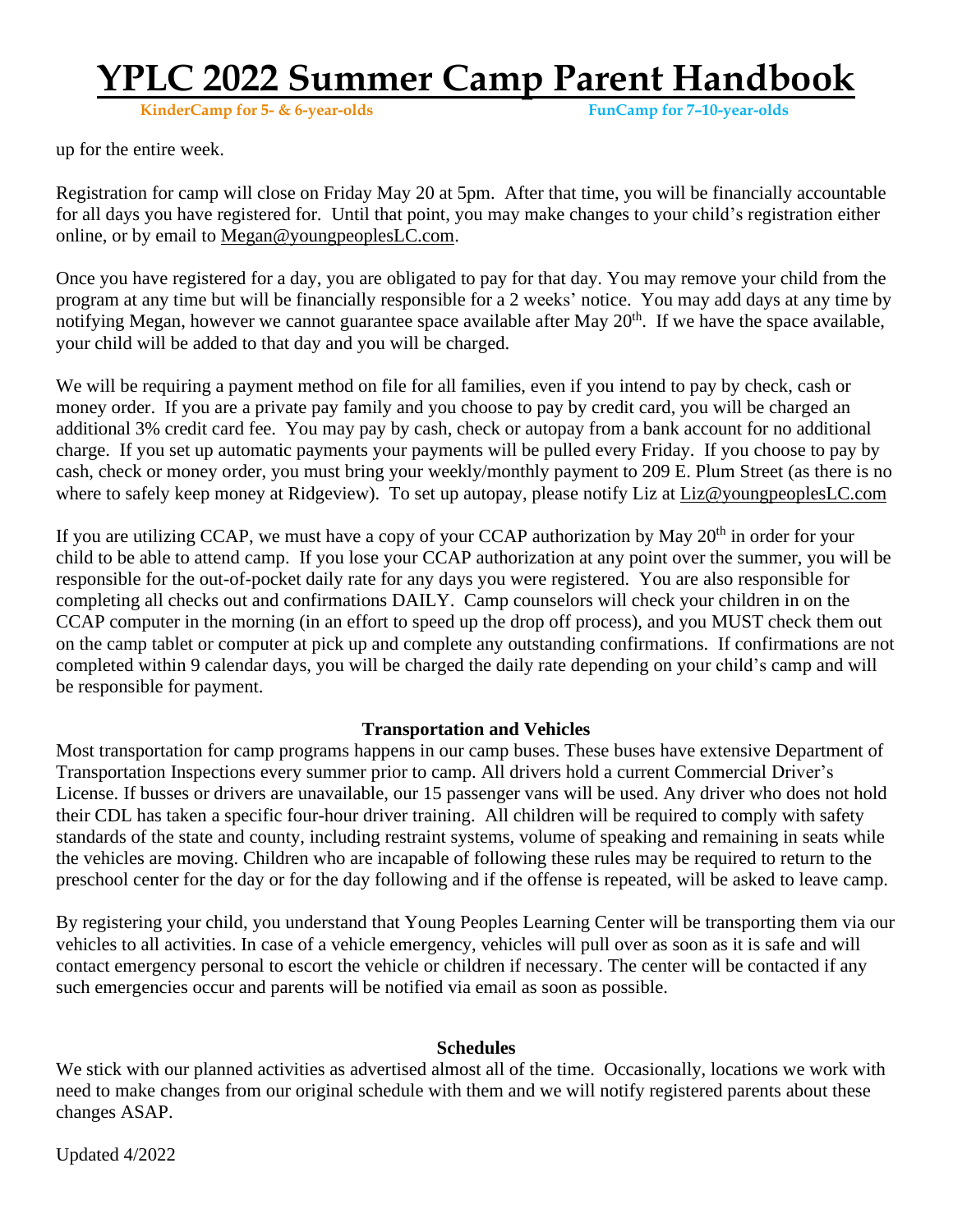**KinderCamp** for 5- & 6-year-olds

In summer, families are provided with a weekly schedule which will show you where your children will be on field trips. These will be posted weekly on our website at [www.childhooddoneright.com](http://www.childhooddoneright.com/)

If we need to vary activities from this schedule, camps will notify the administration of the preschool (970-482- 1212) and parents are welcome to check in at any point to be sure the camps are on schedule. Parents will be notified of all schedule changes via email or text.

#### **Discipline**

If major behavior issues arise which pose a safety threat, parents will be contacted and expected to pick up their child from the activity location. All campers are expected to follow all staff directions at all times. Failure to comply may result in removal from the program. With our high activity levels and time spent in the community, it is imperative for safety reasons that children are able to follow directions from adults without issue.

Our philosophy behind disciplining a child is to teach self-regulation and positive self-image. We want children to choose correct behavior because it makes them feel good and enables them to continue to participate in camp activities. If a child is complying with rules because it will please their parent, counselor or teacher, the child may misbehave when these external controls are removed (if you leave the room or turn your back). Our goal is to instill in your child a good internal feeling toward positive behavior. We do this by teaching children the critical thinking skills needed to make their own decisions which benefit themselves and others.

Some steps in stopping negative behavior and accomplishing our goals of self-control are: utilizing models of good behavior and self-regulation, building relationships and creating connections with children, suggesting an alternative behavior, discussion based problem solving, removing the child from the situation, giving the child some time to compose themselves and get back into a space they are able to make decisions, meditation, mindfulness, and deep breathing.

When a child has a problem controlling his or her behavior, we try to gain parent support in helping us deal with the issues. We expect that children will come to our program needing to learn skills and expect that we will help them learn these skills. Behavior plans, charts or contracts may be utilized for extended behavior issues. We expect parents and children to be involved in the creation and utilization of these plans.

#### If a child is unsafe at camp, parents will be contacted and asked to pick up the child within the hour.

Children may be asked to leave the program if their behaviors are violent or destructive. We will work with children and families as much as possible to help build skills but want all children in our program to be safe.

#### **Parent Communication**

Communication between parents and camp counselors is very important. You may reach KinderCamp counselors directly at 970-402-4765, and FunCamp counselors directly at 970-310-5535. At any point you may contact the administration at Young Peoples by calling (970) 482-1212 or sending an email to [Admin@youngpeopleslc.com.](mailto:Admin@youngpeopleslc.com) Each camp will have a cell phone which may be used between the hours of 7:30 am and 5:30 pm. Parents and campers are not permitted to communicate with counselors on their personal phones about camp information. If you have an emergency during off hours, you may contact Dennis or AJ at (970) 566-0058 or (970) 402-8138. Information, reminders and weekly emails with specific schedules will be emailed to the account who registered the child on the sign-up website. Parents should always be prepared to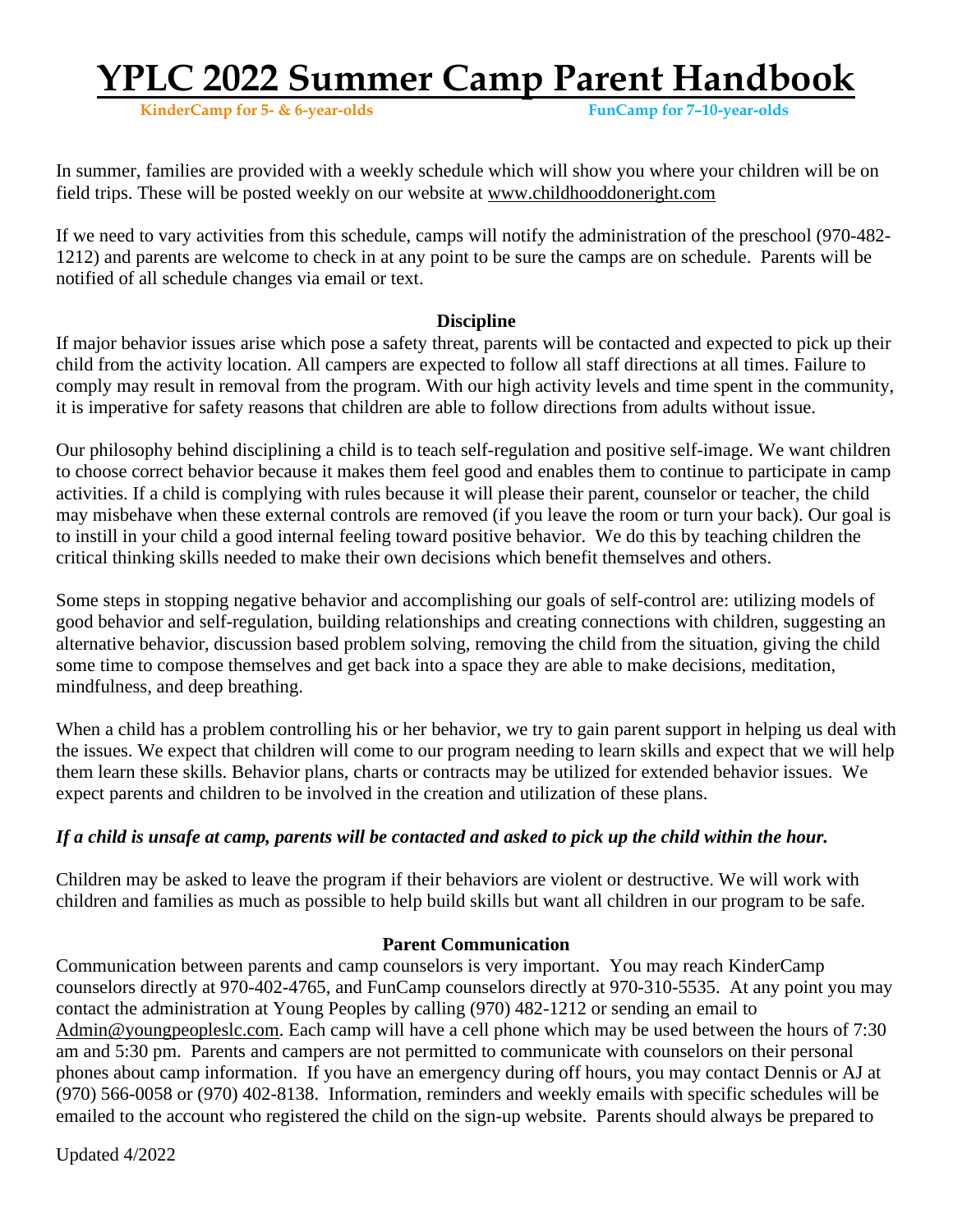**KinderCamp** for 5- & 6-year-olds

check in at drop off and pick up as they sign their child in/out for additional information for the day.

Parent will also be notified as soon as possible if any child receives a head injury or if a child is going to be at any location not listed on the calendar (weather or behavior related needs), or if we have a positive confirmed case of Covid 19 among children or staff of YPLC.

#### **Meals and Snack**

Parents provide all meals and snacks for campers. Campers are expected to arrive with a water bottle, an insulated lunch box, two snacks and lunch every day. Please be sure that meals are enough food for kids each day – we are moving and playing constantly and need lots of good fruits, veggies, and protein! The lunch box must be insulated and, if perishables are carried as part of lunch, it must contain an ice pack.

#### **Camp Shirts**

All Fun campers will be given a camp shirt during the first week of camp. FunCampers need to wear these shirts on Monday's and Wednesdays for swimming and big field trips and are responsible for remembering to do so! We will remind parents of this on the weekly emails and calendars. KinderCampers will be given shirts to be worn on Tuesdays for big field trips AND Wednesdays for swimming days. Their shirts will be kept at camp all summer, and YPLC will be responsible for washing them each week. The children will be sent home with their shirts on their last day of camp.

#### **Swim Lessons**

Will not be offered this year.

#### **Personal Belongings and Money**

Beyond lunch, snacks, water bottles, sun safety gear, swim suits and towels- children are encouraged to leave personal belongings at home. YPLC counselors may restrict children from using personal belongings and may confiscate them if they are causing issues. Counselors are not responsible for any lost or stolen belongings. Please talk with a camp counselor if your child has brought an item from home so we can discuss concerns we see ahead of time.

Children will not need money for any camp activities and we encourage them not to bring along money. If children do bring money, counselors may limit how they may spend it and are not responsible for lost or stolen money.

#### **Electronics**

Children are not permitted to use electronics (cell phones, MP3 Players, tablets, electronic games, etc.) except with explicit permission from a program staff. These permissions will not be granted on a regular basis and will not only be under special circumstances. Often, exceptions are made for bus or van rides that are an hour or longer. FunCampers will be allowed to bring electronics for long bus rides on Wednesdays ONLY. No phones or tablets with internet access are allowed, only small game consoles and tablets. YPLC is not responsible for any lost or stolen electronics (we will lock them on the bus while we are on a field trip), children bring them at their own risk.

#### **Weapons**

Weapons and weapon play are not permitted at camp. This includes guns, knives, swords, bows and arrows, etc. There are no exceptions to this policy. All weapon toys must remain at home. Any child or family member who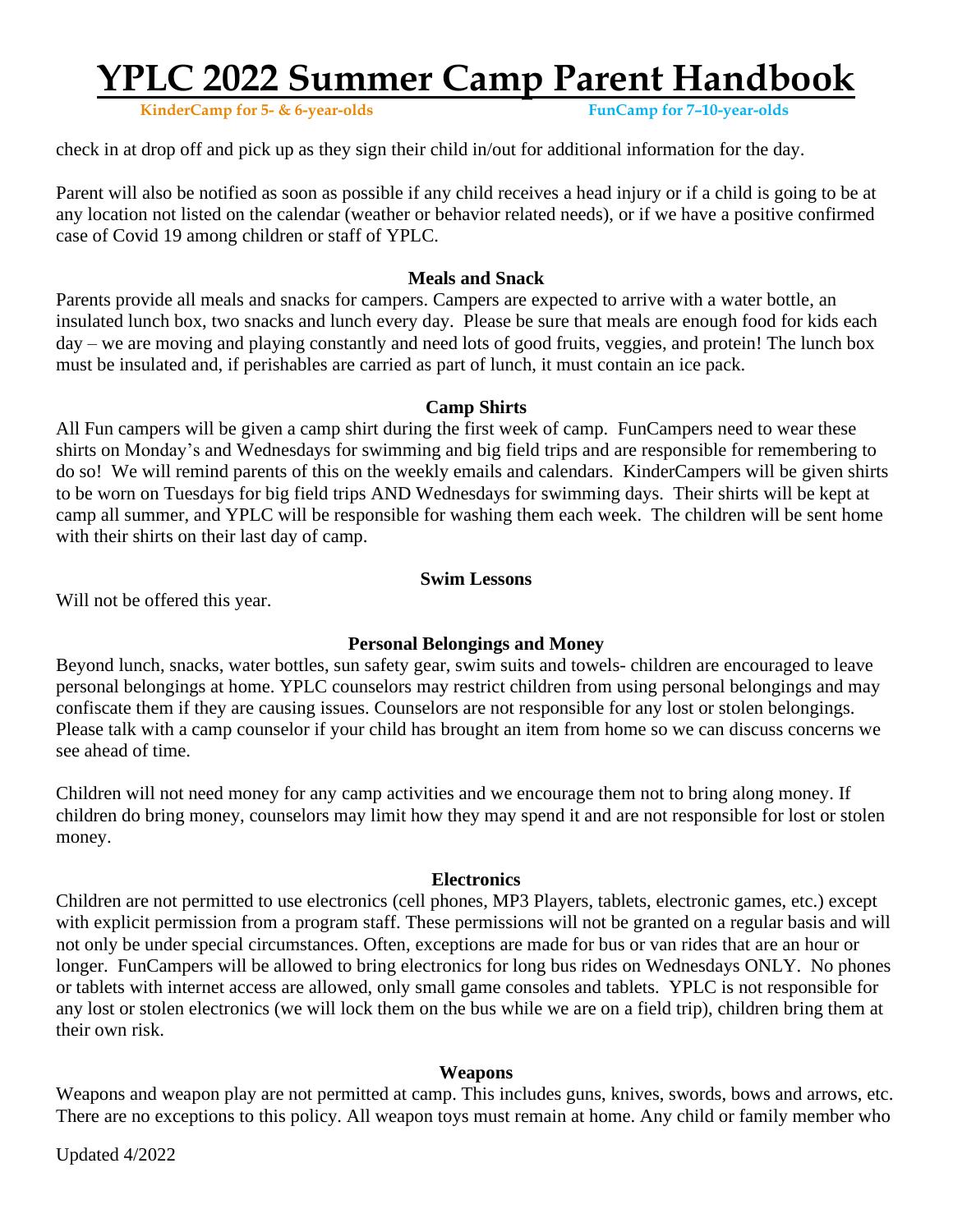**KinderCamp** for 5- & 6-year-olds

brings a weapon may be asked to leave and not be allowed to return to the program.

#### **Illness, Injury, and Medication**

Strict rules are mandated for administering any medication or treatment within childcare programs. It is recommended that every possible means be taken to give children medication at home or for a parent to administer a child's medication. If it becomes apparent and necessary for a child to take any form of medication while at camp, parents must follow these steps:

- 1. Staff are required to control the medication and administer the dosage (this includes "self-carry" inhalers unless a special exception is made)
- 2. Medication must be brought in its original pharmacy labeled container or original over-the-counter container.
- 3. Written permission by the parents and a physician giving the childcare program authorization to administer the medication must be provided.
- 4. Treatments which are "natural" or "homeopathic" will not be approved.
- 5. For allergies, asthma and other breathing related concerns, a Health Care Plan will also be required from the physician.

If these legal requirements aren't met, medication cannot be legally administered. Medication must be delivered directly to the program staff and will be stored in a locked medication box at the appropriate temperature. Medication can only be given by a childcare facility nursing consultant or by YPLC personnel who is trained and to whom the childcare facility nursing consultant has delegated the task of giving mediation.

It is Young Peoples policy that if your child has a seizure, we will call 911 immediately. We also require that your child has a Seizure Health Plan on file at the center. Other medical issues that require a medical health plan are asthma, eczema, and severe allergies. We reserve the right to request a medical health plan for any other medical reasons as needed.

We have a nurse consultant who visits Young Peoples and our camps on a monthly basis. She is also on-call for us if we have questions regarding medical issues. We have created medical policies based on state and county regulations along with advice given to us. Parents may have access to the contact information for the nurse upon request.

If a child becomes sick while at camp, parents will be notified immediately and children will be transported back to the preschool center as soon as possible to await pick up. Parents will be notified immediately to pick up a child who has a fever, is vomiting or is having excessive diarrhea. Children must be fever free and have not vomited for 24 hours before they may return to camp. Parents will be notified via email if any child in a camp experiences head lice. We have found providing information to be the best means of prevention for the spreading of such events. Please feel free to request more information about policies related to any specific illnesses.

We will be following all state guidelines for COVID symptoms and returning to camp following an exposure, a quarantine, a positive test, a negative test, and symptoms.

#### **Emergencies**

Children and teachers will practice evacuation procedures regularly (about once per month) so everyone is comfortable with the process. Camps will notify the preschool center if they experience any emergency that